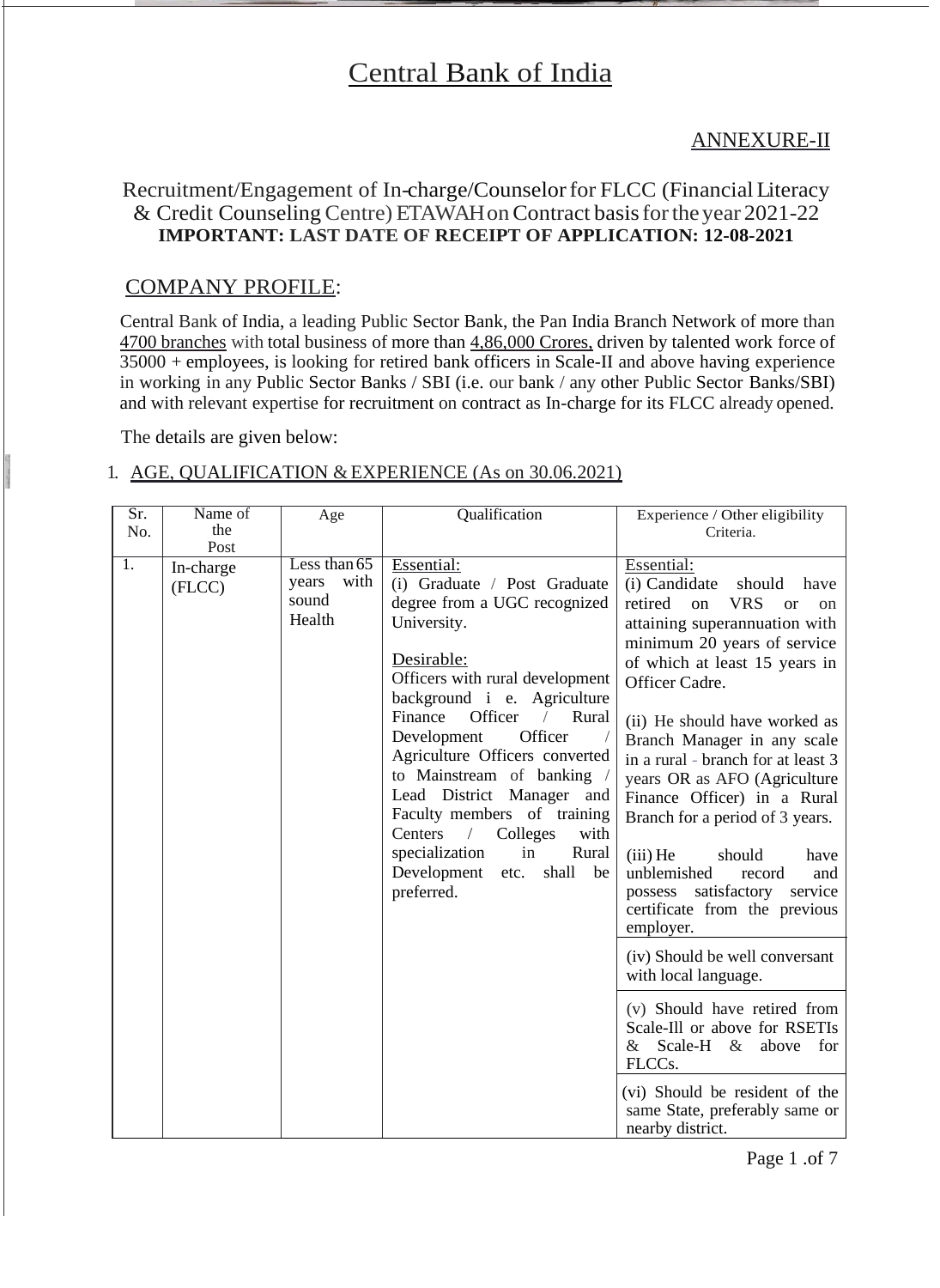2. Vacancy :-

For FLCC Etawah :- FLCC In-charge — 01

#### 3. CONTRACT PERIOD AMOUNT AND OTHER TRAVELLING EXPENSES:

The candidate shall be appointed on Contract basis for a period of one year. Renewal may be possible at Bank's sole discretion in terms of extant policies and rules.

Following conditions to be incorporated while issuing the Renewal of contract letter to the member concerned.

- (a) To submit Performance Appraisal to Regional Manager concerned one month in advance of expiry of contract.
- (b) Subject to Performance under other various parameters as per Bank's Performance Appraisal, the renewal of contract which will be sole prerogative of Bank shall be considered keeping in view the grading of minimum "B" of RSETI Centre, as per parameter prescribed by Govt. of India.

#### 4. CONTRACT AMOUNT AND OTHER TRAVELLING EXPENSES:

The contract amount shall be paid an amount equivalent to last pay  $\&$  allowances drawn less the initial amount of Pension fixed before commutation plus relief etc. payable thereon or Rs. 15,000/- p.m. whichever is lower Further a lump sum amount of Rs. 500/- p.m. shall be paid towards Mobile, Conveyance etc. However, the condition of "Last Pay & Allowance drawn bytheOfficerlessthe initial amount of pensionfixed before commutation plus relief etc." will be applicable only to the pension co-opted retired bank official of a Nationalized Bank and in case of non-pensioner, the candidate will be eligible only for Rs. 15,000/- p.m. together with-lump sum amount of Rs. 500/-towards Mobile, Conveyance etc. Please note that no other benefits or charges shall accrue or be payable.

Reimbursement of TA/DA for traveling as per requirement of the post shall be made as per rules & regulations of norms of Bank prescribed for FLCC office.

No other allowances/reimbursement of expenses will be admissible.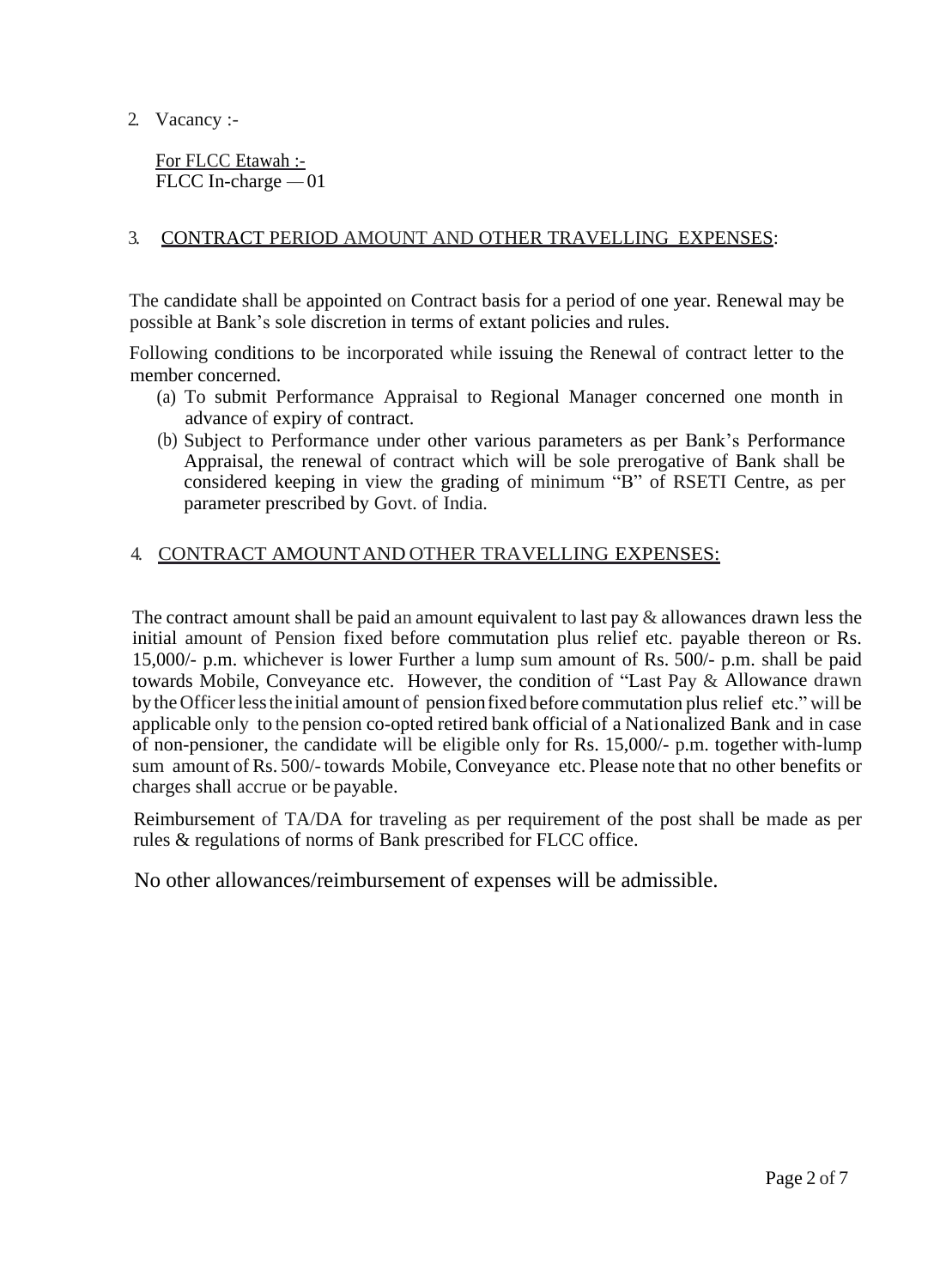## 5. LEAVE:

The candidates shall be entitled for 15 days leave per year with maximum of 02 days per month.

#### 6. JOB PROFILE:

These officers shall be working as "Director-RSETI/Counselor-FLCCs" and have to oversee the overall functioning of RSETI/FLCC.

#### **7. SELECTION PROCEDURE:**

The eligible candidates will be called for personal interview and the decision of the Bank in this regard shall be final.

#### **8.** SUBMISSION **OF APPLICATION:**

Eligible candidates have to submit their applications in the given format (Annexure-A). Last date for receipt of application is 12.08.2021, No applications shall be entertained beyond the stipulated date. Incomplete applications will be rejected.

Address the application, super scribing **"Application for the** post **of Recruitment as Incharge of FLCC AURAIYA** on contract" to

**REGIONAL MANAGER, CENTRAL BANK OF INDIA REGIONAL OFFICE, 125 CIVIL LINES, ETAWAH, DISTT-ETAWAH (UP) PIN: 206001**

**Further, it is informed that One Letter Box will be kept at Office, Central Bank of India, Regional Office, Etawah, 125- Civil lines Etawah. Dist.-Etawah (UP), where the applications may be dropped.**

#### **9. APPLICATION FEE:**

There is no application fee prescribed.

#### **10. GENERAL INSTRUCTIONS:**

(a) While applying for the post, the applicant should ensure that he/she fulfills the eligibility and other norms mentioned above and that the -particulars furnished are correct in all respects. In case it is detected at any stage of recruitment that a candidate does not fulfill the eligibility norms and */* or that he/ she has furnished any incorrect / false information or has suppressed any material fact (s), his / her candidature will Automatically stand cancelled. If any of the above shortcoming(s) is / are detected even after appointment is liable to be terminated without any notice.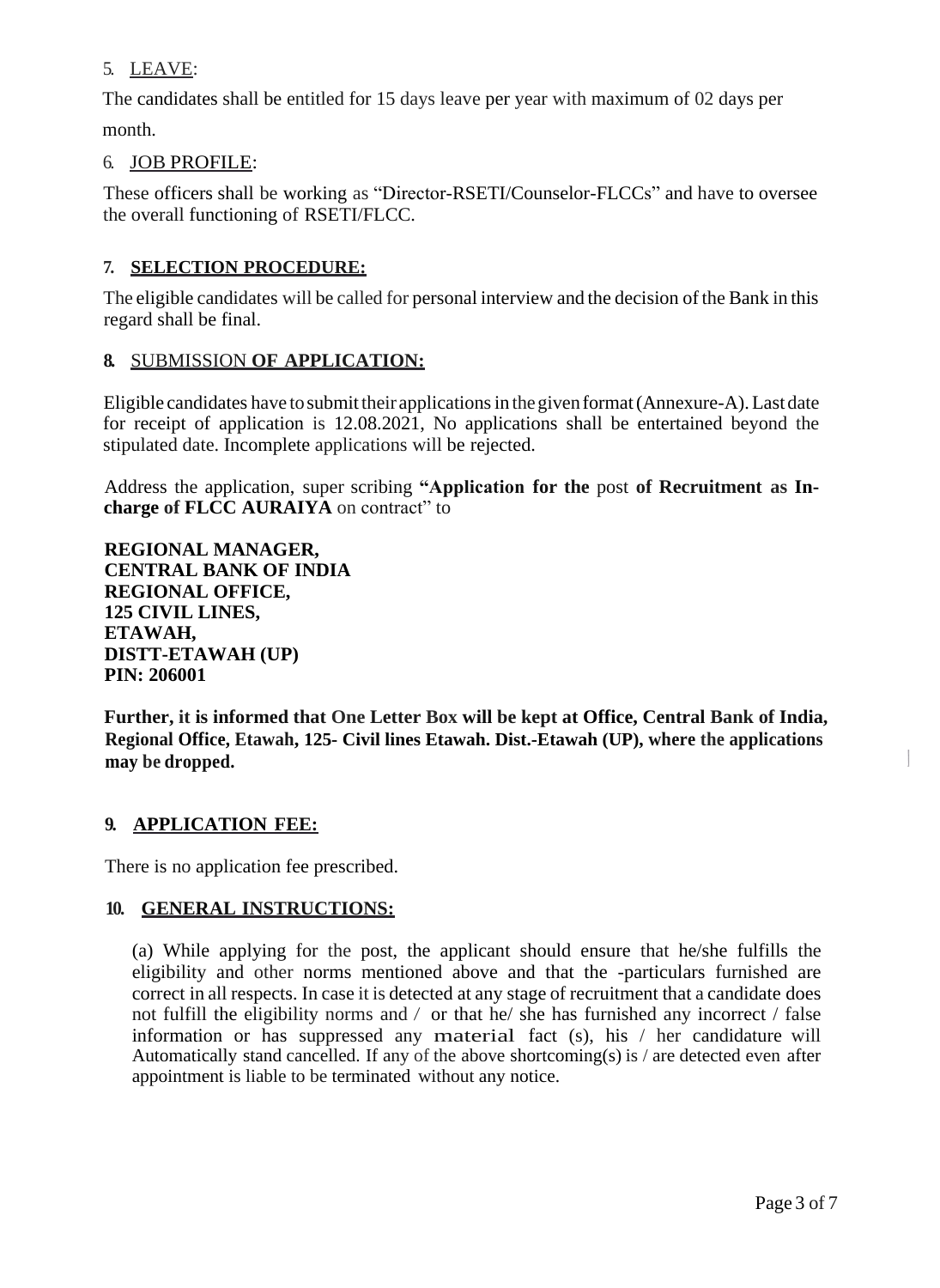(b) In case of suitable and deserving eases,' any of the requirements and conditions of eligibility mentioned above, may be relaxed at the discretion of the Management. The Management reserves the right to fill the above advertised position without assigning any reason thereof.

(c) Mere admission of application against the advertisement and apparently fulfilling the criteria as prescribed in the advertisement would not bestow on him / her right to be called for interview.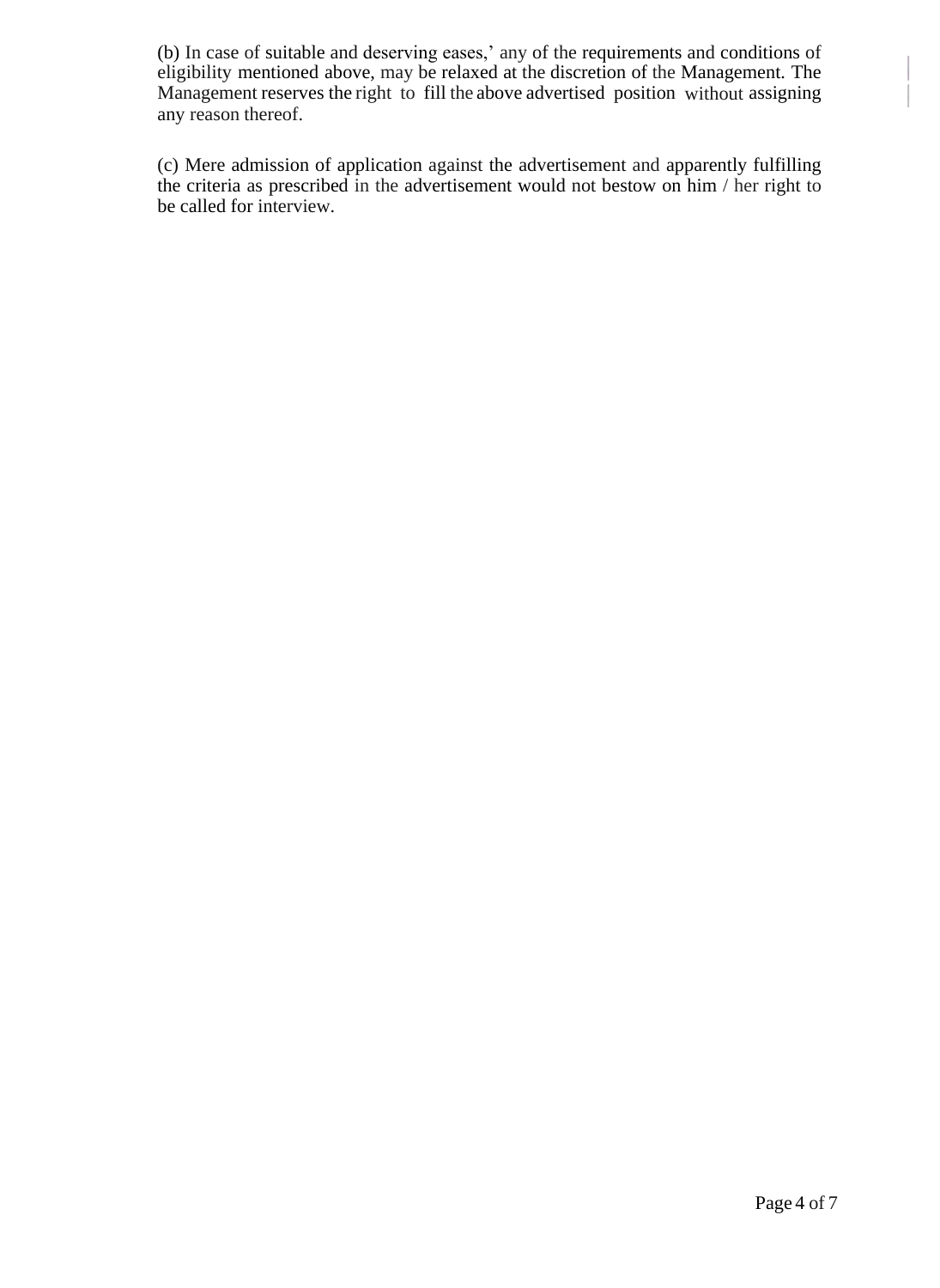#### APPLICATION FOR THE POST OF DIRECTOR/COUNSELOR FOR FLCC ETAWAH ON CONTRACTUAL BASIS.

**To, REGIONAL MANAGER, CENTRAL BANK OF INDIA REGIONAL OFFICE, 125 CIVIL LINES, ETAWAH, DISTT-ETAWAH (UP) PIN: 206001**

Paste Passport size photograph

Please sign across the photograph

With reference to your advertisement on Bank's Website dated I, submit my application in prescribed format.

| 1.               | NAME (in full)                                       |  |
|------------------|------------------------------------------------------|--|
| 2.               | <b>ADDRESS FOR</b><br><b>CORRESPONENCE</b>           |  |
| 3.               | <b>CATEGORY</b>                                      |  |
| $\overline{4}$ . | If person with Disability:                           |  |
|                  | Type of disability                                   |  |
|                  | Percentage of disability                             |  |
| $\overline{5}$ . | Date of Birth (as per School leaving<br>Certificate) |  |
|                  | Age incompleted years as on 30.06.2021               |  |
| 6.               | Details of Non-refundable Application<br>Fees:       |  |
|                  | Name of DD Issuing Bank                              |  |
|                  | Place of Issue                                       |  |
|                  | Date of Issue                                        |  |
|                  | Amount                                               |  |
| $\overline{7}$ . | <b>Contact Details:</b>                              |  |
|                  | Mobile No.                                           |  |
|                  | Landline No.                                         |  |
|                  | e-mail ID                                            |  |
| 8.               | <b>GENDER</b>                                        |  |
| 9.               | <b>NATIONALITY</b>                                   |  |
| 10               | <b>RELIGION</b>                                      |  |
| 11.              | <b>MARITAL STATUS</b>                                |  |
| 12.              | FATHER's / HUSBAND's NAME                            |  |
| 13.              | PERMANENT ADDRESS                                    |  |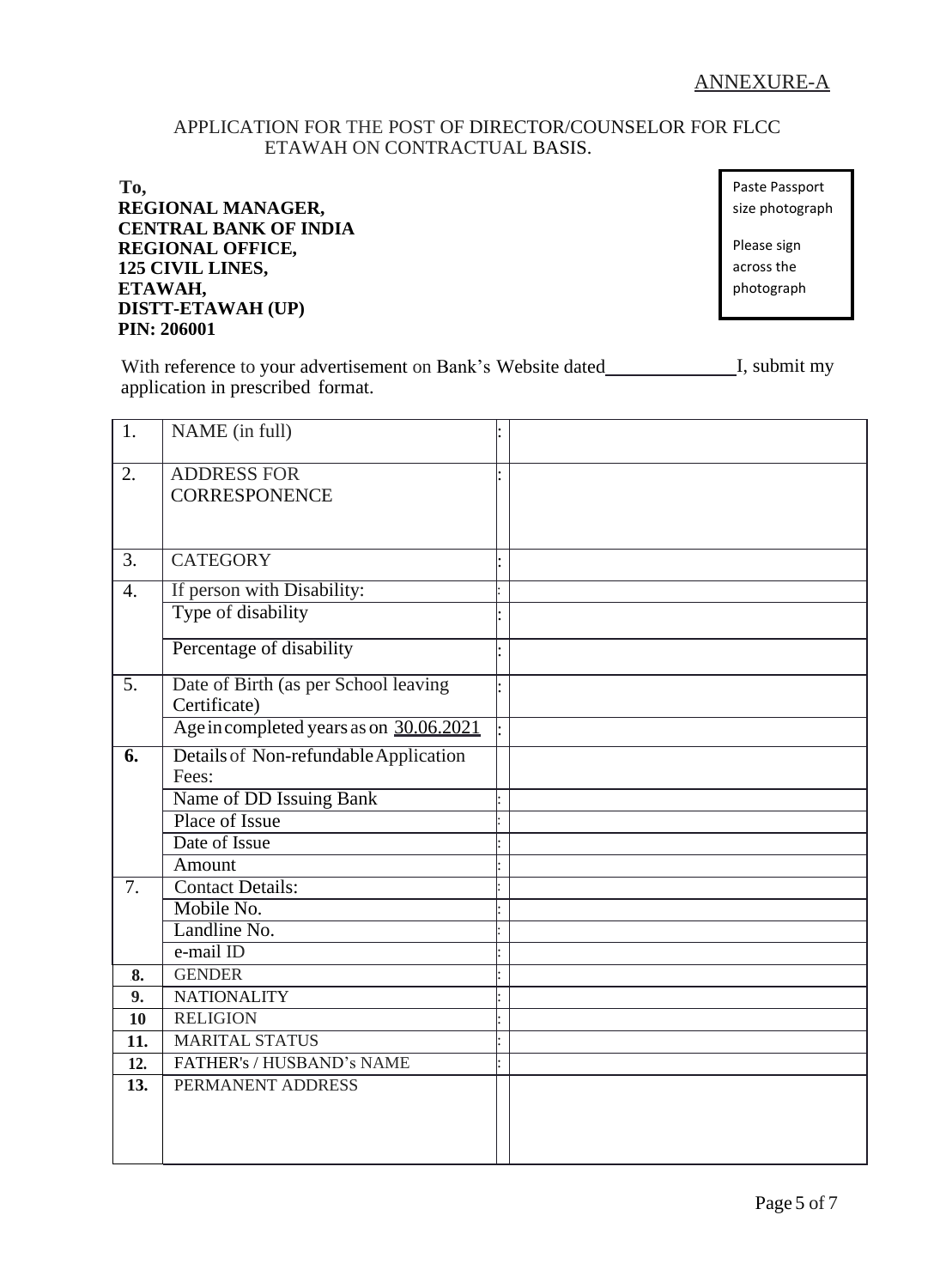# 14. EDUCATIONAL OUALIFICATION:

| Qualification | Details       | Board /    | Full Time / | Year of<br>h | Subject /      | Marks (Rank |
|---------------|---------------|------------|-------------|--------------|----------------|-------------|
|               | $(B.A/B.$ Se. | University | Part-Time   | Passing      | Specialization | if any)     |
|               | / $M.A$ /     |            |             |              |                |             |
|               | M. Sc. Etc.)  |            |             |              |                |             |
| Graduation    |               |            |             |              |                |             |
|               |               |            |             |              |                |             |
|               |               |            |             |              |                |             |
| Post          |               |            |             |              |                |             |
| Graduation    |               |            |             |              |                |             |
|               |               |            |             |              |                |             |
|               |               |            |             |              |                |             |
| Professional  |               |            |             |              |                |             |
| Qualification |               |            |             |              |                |             |
|               |               |            |             |              |                |             |
|               |               |            |             |              |                |             |
| Others /      |               |            |             |              |                |             |
| Computer      |               |            |             |              |                |             |
| Knowledge     |               |            |             |              |                |             |
|               |               |            |             |              |                |             |

# 15. RELATIVE EXPERIENCE — Total (in years) \_\_\_\_\_\_\_\_\_\_\_\_\_\_\_\_.

| Sr. No. | Name of<br>Bank | Designation | Duration | Responsibilities | Pay Scale | Extra<br>Ordinary<br>Achievements |
|---------|-----------------|-------------|----------|------------------|-----------|-----------------------------------|
|         |                 |             |          |                  |           |                                   |
|         |                 |             |          |                  |           |                                   |
|         |                 |             |          |                  |           |                                   |
|         |                 |             |          |                  |           |                                   |
|         |                 |             |          |                  |           |                                   |
|         |                 |             |          |                  |           |                                   |
|         |                 |             |          |                  |           |                                   |
|         |                 |             |          |                  |           |                                   |
|         |                 |             |          |                  |           |                                   |
|         |                 |             |          |                  |           |                                   |

| 16. | Retired on VRS / Superannuation              |        |
|-----|----------------------------------------------|--------|
|     |                                              |        |
|     | Date of Retirement                           |        |
|     |                                              |        |
|     | <b>Total years of Service</b>                | Years. |
|     |                                              |        |
|     | Out of which as an Officer                   | Years. |
|     |                                              |        |
|     | No. of years worked as Rural Branch Managers | Years. |
|     |                                              |        |
|     |                                              |        |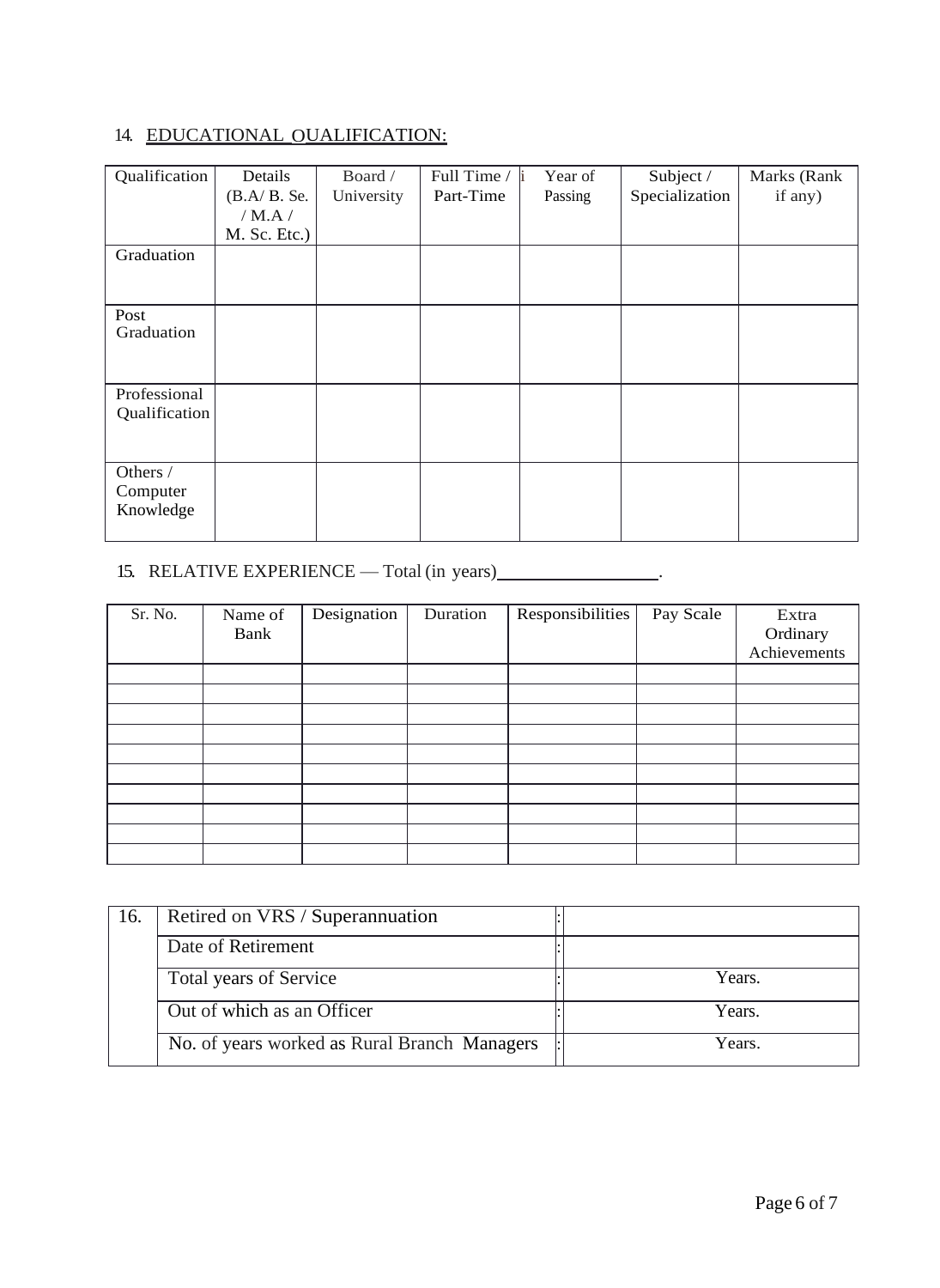|     | Date of issue of Service         |  |
|-----|----------------------------------|--|
| 17. | Certificate of previous Employer |  |
|     |                                  |  |

| 18. | <b>Details of Present Employment</b>     |  |
|-----|------------------------------------------|--|
|     | (a) Organization                         |  |
|     | (b) Full Address                         |  |
|     | (c) Position                             |  |
|     | (d) Reporting to                         |  |
|     | (e) salary/ Compensation Presently drawn |  |

| 19. | Brief details of experience in the Bank in respect of working in Rural Area / as Rural<br>Development In-Charge / As Faculty / As LDM. |
|-----|----------------------------------------------------------------------------------------------------------------------------------------|
|     |                                                                                                                                        |
|     |                                                                                                                                        |
|     |                                                                                                                                        |
|     |                                                                                                                                        |
|     |                                                                                                                                        |
|     |                                                                                                                                        |
|     |                                                                                                                                        |

| 20. | Significant Achievement (if any) in respect of above assignments: |  |  |  |  |
|-----|-------------------------------------------------------------------|--|--|--|--|
|     |                                                                   |  |  |  |  |
|     |                                                                   |  |  |  |  |
|     |                                                                   |  |  |  |  |

| 21. | Name & Address of two reference: |  |
|-----|----------------------------------|--|
|     |                                  |  |
|     |                                  |  |
|     |                                  |  |
|     |                                  |  |
|     |                                  |  |